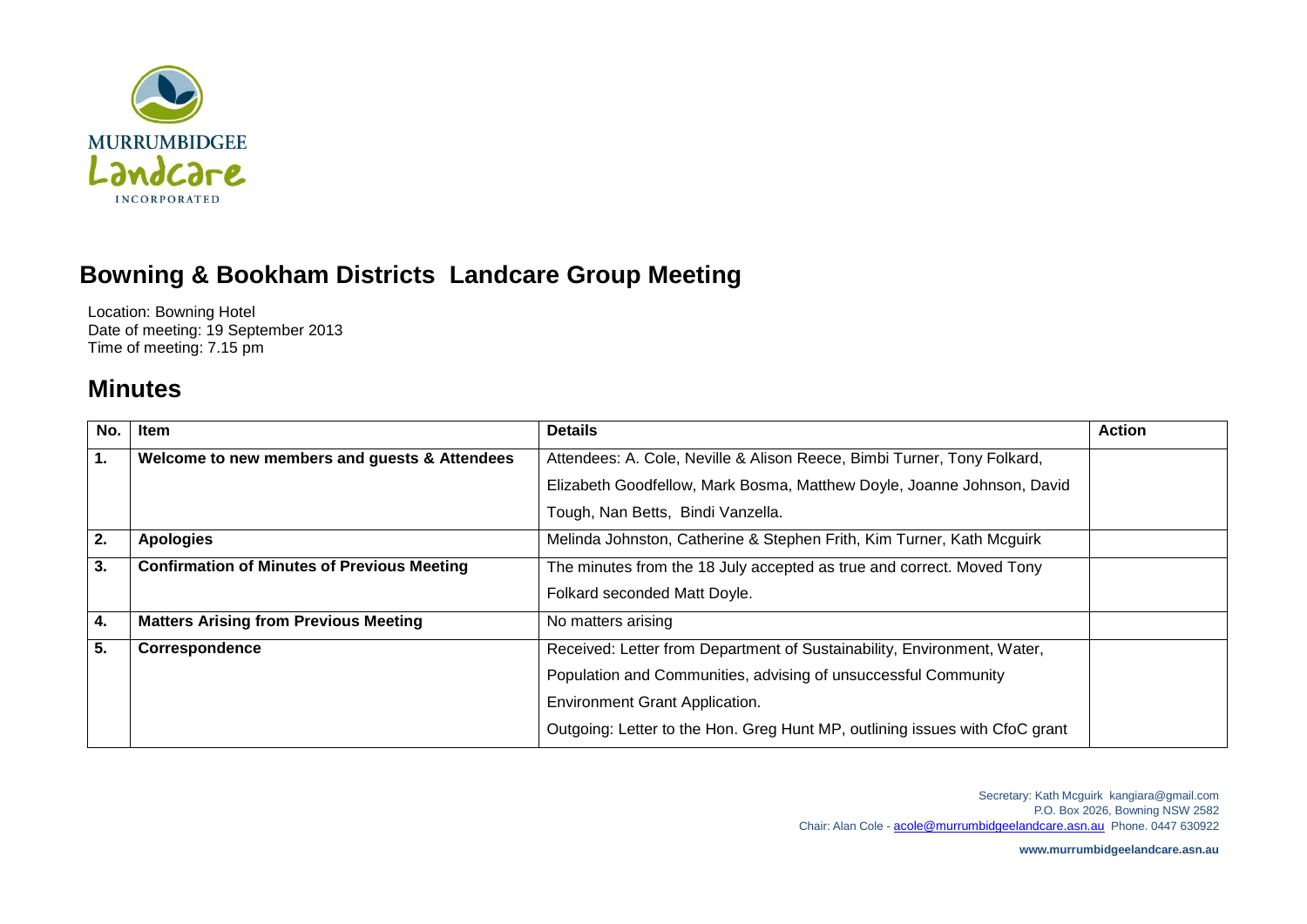

|                  |                                            | process and difficulties facing new Landcare Groups.                        |                     |
|------------------|--------------------------------------------|-----------------------------------------------------------------------------|---------------------|
| 6.               | Officer/s report                           |                                                                             |                     |
|                  | Alan Cole, Chair<br>$\bullet$              | Alan reported on Funding Applications (see Funding Section)                 |                     |
|                  | Melinda Johnston MCMA<br>$\bullet$         | Apology                                                                     | AC to send out      |
|                  | Alan Cole, MLI Representative<br>$\bullet$ | YAN strategic planning forum 26 October                                     | details of YAN      |
|                  |                                            |                                                                             | forum.              |
| $\overline{7}$ . | <b>Bank Account</b>                        | Moved Elizabeth Goodfellow, Seconded Bimbi Turner that the Bowning and      |                     |
|                  |                                            | Bookham Landcare Group establish a Bank Account and that the signatories    |                     |
|                  |                                            | be the:                                                                     |                     |
|                  |                                            | Chair;                                                                      |                     |
|                  |                                            | Treasurer;                                                                  |                     |
|                  |                                            | Secretary.                                                                  |                     |
|                  |                                            | Motion passed.                                                              |                     |
| 8.               | <b>Annual Subscriptions</b>                | Annual subscriptions of \$20 per member/family will be sought following the | AC to draft a       |
|                  |                                            | establishment of the bank account.                                          | subscription        |
|                  |                                            |                                                                             | invoice, MD to      |
|                  |                                            |                                                                             | review.             |
| $\overline{9}$ . | <b>Funding</b>                             | The Community Environment Grant Funding application for \$50,000 made in    | AC to respond to    |
|                  |                                            | conjunction with MLi was unsuccessful.                                      | <b>Yass Council</b> |
|                  |                                            | An application was submitted to the Bjarne K Dahl Trust for seed collection | Sustainability      |

Secretary: Kath Mcguirk kangiara@gmail.com P.O. Box 2026, Bowning NSW 2582 Chair: Alan Cole - acole@murrumbidgeelandcare.asn.au Phone. 0447 630922

**www.murrumbidgeelandcare.asn.au**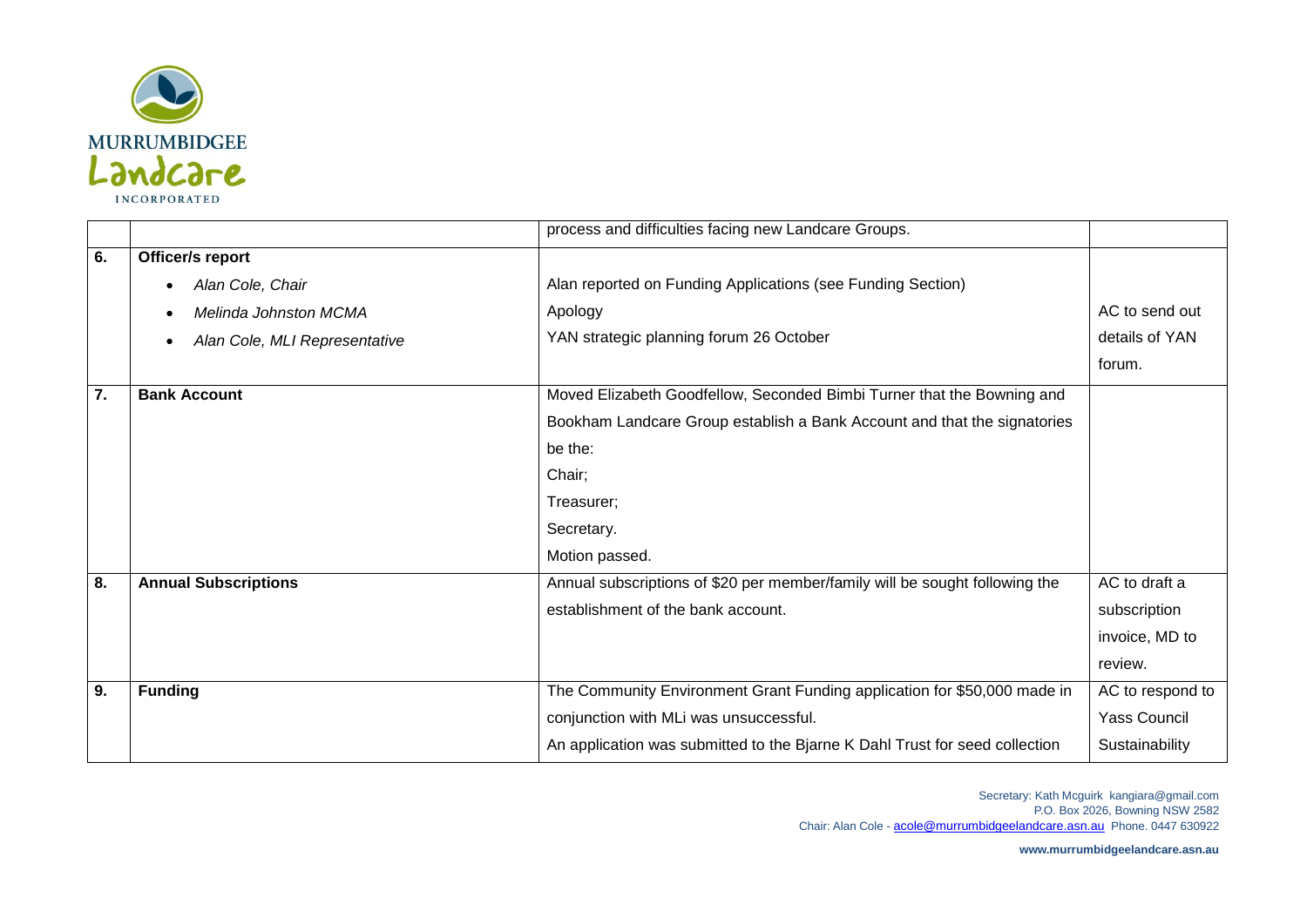

|     |                         | training and activities, seedling propogation, and tree planting of Yellow Box | Committee.        |
|-----|-------------------------|--------------------------------------------------------------------------------|-------------------|
|     |                         | and Red Gum community eucalypt species. The application was for \$15.000       |                   |
|     |                         | and sponsored by MLi.                                                          |                   |
|     |                         | Funding has been sourced via a contact in National Landcare of \$1000.00 for   |                   |
|     |                         | seedling propagation.                                                          |                   |
|     |                         | Contact has been made with Yass Valley Council for financial support to the    |                   |
|     |                         | group.                                                                         |                   |
| 10. | <b>Landcare Youth</b>   | Moved Bimbi Turner, Seconded Nan Betts that the Bowning and Bookham            |                   |
|     |                         | Landcare Group run a Competition to develop a Group Logo, with a Schools       |                   |
|     |                         | and open division. Both Bowning and Yass Schools to be invited to compete.     |                   |
|     |                         | Pledges of prizes todate include:                                              |                   |
|     |                         | \$100 (Nan Betts);                                                             |                   |
|     |                         | Tray of Native Plants (Greening Australia)                                     |                   |
| 11. | <b>General Business</b> | Bookham Hall committee is seeking to plant native trees along the main         | EG & AR, NR       |
|     |                         | street and is seeking Landcare Support. It was agreed that a funding           | and AC to         |
|     |                         | application to FRRR will be facilitated by the B&B LG for this project.        | prepare funding   |
|     |                         | Bindi Vanzella advised that the NSW Environmental Grants process is now        | application.      |
|     |                         | open. Discussion was had regarding the Federal Governments programme of        |                   |
|     |                         | 20 Million Trees and how any opportunities could be utilized by the Group.     | AC & MD to        |
|     |                         | Bindi also advised that the CMA Community Grants could be a funding            | prepare letter to |
|     |                         |                                                                                |                   |

**www.murrumbidgeelandcare.asn.au**